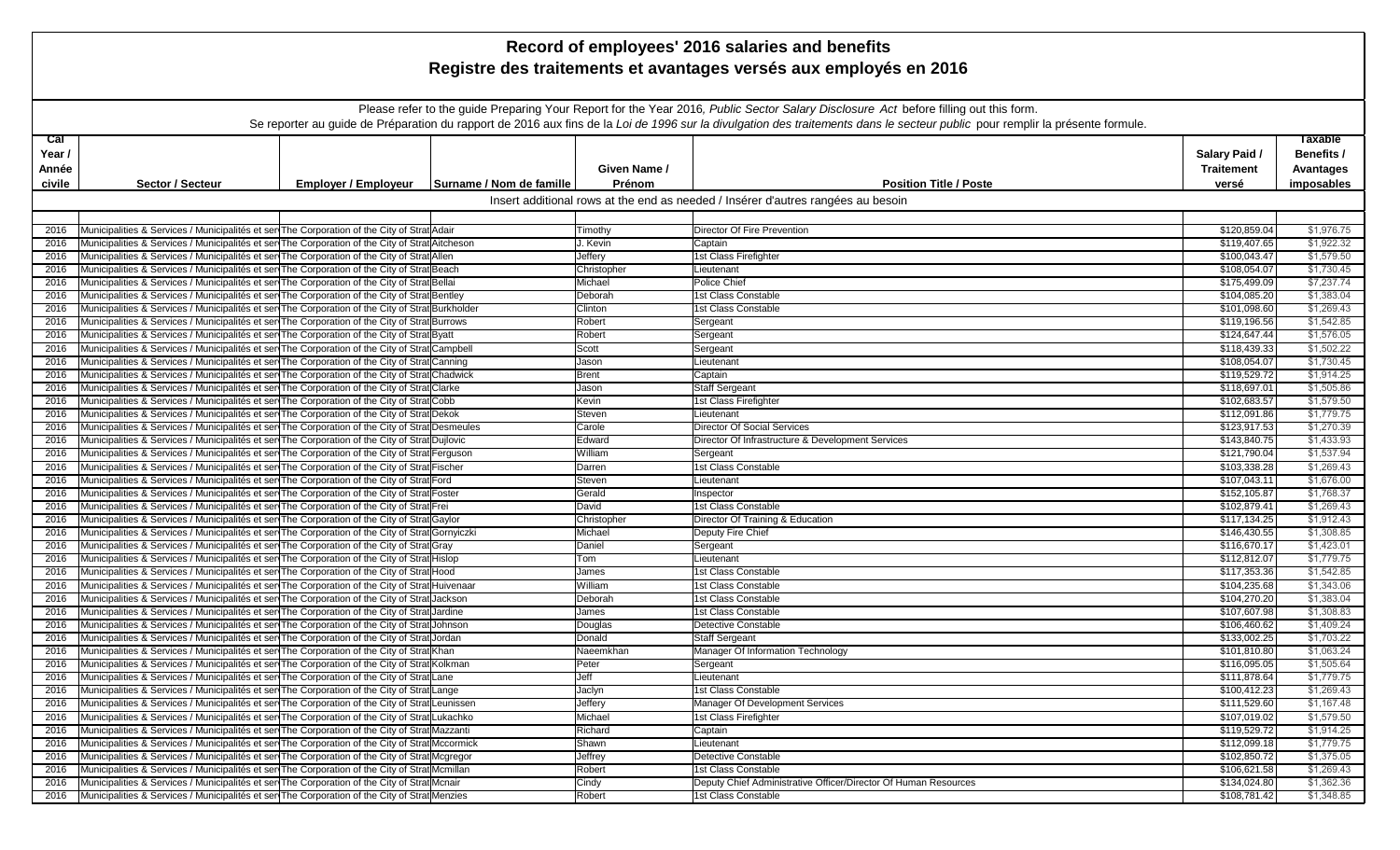| Record of employees' 2016 salaries and benefits                   |                                                                                                                                                                                              |                             |                          |                  |                                                                                                                                                              |                              |                          |  |  |
|-------------------------------------------------------------------|----------------------------------------------------------------------------------------------------------------------------------------------------------------------------------------------|-----------------------------|--------------------------|------------------|--------------------------------------------------------------------------------------------------------------------------------------------------------------|------------------------------|--------------------------|--|--|
| Registre des traitements et avantages versés aux employés en 2016 |                                                                                                                                                                                              |                             |                          |                  |                                                                                                                                                              |                              |                          |  |  |
|                                                                   |                                                                                                                                                                                              |                             |                          |                  |                                                                                                                                                              |                              |                          |  |  |
|                                                                   |                                                                                                                                                                                              |                             |                          |                  |                                                                                                                                                              |                              |                          |  |  |
|                                                                   | Please refer to the guide Preparing Your Report for the Year 2016, Public Sector Salary Disclosure Act before filling out this form.                                                         |                             |                          |                  |                                                                                                                                                              |                              |                          |  |  |
|                                                                   | Se reporter au guide de Préparation du rapport de 2016 aux fins de la Loi de 1996 sur la divulgation des traitements dans le secteur public pour remplir la présente formule.                |                             |                          |                  |                                                                                                                                                              |                              |                          |  |  |
| ca <sub>l</sub>                                                   |                                                                                                                                                                                              |                             |                          |                  |                                                                                                                                                              |                              | Taxable                  |  |  |
| Year /                                                            |                                                                                                                                                                                              |                             |                          |                  |                                                                                                                                                              | Salary Paid /                | Benefits /               |  |  |
| Année                                                             |                                                                                                                                                                                              |                             |                          | Given Name /     |                                                                                                                                                              | <b>Traitement</b>            | Avantages                |  |  |
| civile                                                            | <b>Sector / Secteur</b>                                                                                                                                                                      | <b>Employer / Employeur</b> | Surname / Nom de famille | Prénom           | <b>Position Title / Poste</b>                                                                                                                                | versé                        | imposables               |  |  |
|                                                                   | Insert additional rows at the end as needed / Insérer d'autres rangées au besoin                                                                                                             |                             |                          |                  |                                                                                                                                                              |                              |                          |  |  |
| 2016                                                              | Municipalities & Services / Municipalités et ser The Corporation of the City of Strat Merritt                                                                                                |                             |                          | Julia            | Library Director/Chief Executive Officer                                                                                                                     | \$103,335.40                 | \$329.04                 |  |  |
| 2016                                                              | Municipalities & Services / Municipalités et ser The Corporation of the City of Strat Monaghan                                                                                               |                             |                          | Niall            | 1st Class Firefighter                                                                                                                                        | \$100,380.09                 | \$1,575.48               |  |  |
| 2016                                                              | Municipalities & Services / Municipalités et ser The Corporation of the City of Strat Morin                                                                                                  |                             |                          | Andre            | Director Of Corporate Services                                                                                                                               | \$130,573.54                 | \$1,327.92               |  |  |
| 2016                                                              | Municipalities & Services / Municipalités et ser The Corporation of the City of Strat Mounfield                                                                                              |                             |                          | Aaron            | 1st Class Constable                                                                                                                                          | \$103,915.74                 | \$1,204.23               |  |  |
| 2016                                                              | Municipalities & Services / Municipalités et ser The Corporation of the City of Strat Nahrgang                                                                                               |                             |                          | Joshua           | Detective Constable                                                                                                                                          | \$107,597.47                 | \$1,375.05               |  |  |
| 2016                                                              | Municipalities & Services / Municipalités et ser The Corporation of the City of Strat Niezen                                                                                                 |                             |                          | Richard          | 1st Class Firefighter                                                                                                                                        | \$104,213.72                 | \$1,623.67               |  |  |
| 2016                                                              | Municipalities & Services / Municipalités et ser The Corporation of the City of Strat Otten                                                                                                  |                             |                          | Joey             | 1st Class Constable                                                                                                                                          | \$115,500.18                 | \$1,269.43               |  |  |
| 2016                                                              | Municipalities & Services / Municipalités et ser The Corporation of the City of Strat Paradis                                                                                                |                             |                          | John             | <b>Fire Chief</b>                                                                                                                                            | \$141,069.62                 | \$1,392.45               |  |  |
| 2016                                                              | Municipalities & Services / Municipalités et ser The Corporation of the City of Strat Parkinson                                                                                              |                             |                          | Scott            | 1st Class Constable                                                                                                                                          | \$101.274.75                 | \$1,269.43               |  |  |
| 2016                                                              | Municipalities & Services / Municipalités et ser The Corporation of the City of Strat Peck                                                                                                   |                             |                          | Matthew          | 1st Class Constable                                                                                                                                          | \$111,468.62                 | \$1,308.83               |  |  |
| 2016                                                              | Municipalities & Services / Municipalités et ser The Corporation of the City of Strat Petrie                                                                                                 |                             |                          | Scott            | Lieutenant                                                                                                                                                   | \$109,332.91                 | \$1,724.40               |  |  |
| 2016                                                              | Municipalities & Services / Municipalités et ser The Corporation of the City of Strat Pitblado                                                                                               |                             |                          | Robert           | <b>Staff Sergeant</b>                                                                                                                                        | \$129,911.52                 | \$1,703.22               |  |  |
| 2016                                                              | Municipalities & Services / Municipalités et ser The Corporation of the City of Strat Robinson                                                                                               |                             |                          | Michael          | 1st Class Constable                                                                                                                                          | \$107,573.19                 | \$1,346.92               |  |  |
| 2016                                                              | Municipalities & Services / Municipalités et ser The Corporation of the City of Strat Schieckoff                                                                                             |                             |                          | K. Troy          | 1st Class Firefighter                                                                                                                                        | \$100,958.26                 | \$1,579.50               |  |  |
| 2016                                                              | Municipalities & Services / Municipalités et sen The Corporation of the City of Strat Schuurman                                                                                              |                             |                          | Gerald           | Detective Constable                                                                                                                                          | \$104,989.91                 | \$1,375.05               |  |  |
| 2016                                                              | Municipalities & Services / Municipalités et ser The Corporation of the City of Strat Serf                                                                                                   |                             |                          | Jeff             | Detective Constable                                                                                                                                          | \$107,420.70                 | \$1,375.05               |  |  |
| 2016                                                              | Municipalities & Services / Municipalités et ser The Corporation of the City of Strat Shaw                                                                                                   |                             |                          | Steven           | Inspector                                                                                                                                                    | \$177,543.72                 | \$1,730.91               |  |  |
| 2016                                                              | Municipalities & Services / Municipalités et ser The Corporation of the City of Strat Smith                                                                                                  |                             |                          | Kevin            | Captain                                                                                                                                                      | \$117,918.82                 | \$1,881.04               |  |  |
| 2016                                                              | Municipalities & Services / Municipalités et ser The Corporation of the City of Strat St. Louis                                                                                              |                             |                          | David            | Director Of Community Services                                                                                                                               | \$128,874.21                 | \$1,327.92               |  |  |
| 2016                                                              | Municipalities & Services / Municipalités et ser The Corporation of the City of Strat Stewart                                                                                                |                             |                          | David            | 1st Class Constable                                                                                                                                          | \$103,459.20                 | \$1,383.04               |  |  |
| 2016                                                              | Municipalities & Services / Municipalités et ser The Corporation of the City of Strat Taylor                                                                                                 |                             |                          | Jamie            | Sergeant                                                                                                                                                     | \$125,547.41                 | \$1,469.23               |  |  |
| 2016                                                              | Municipalities & Services / Municipalités et ser The Corporation of the City of Strat Taylor                                                                                                 |                             |                          | Mark             | <b>Staff Sergeant</b>                                                                                                                                        | \$127,325.87                 | \$1,628.91               |  |  |
| 2016                                                              | Municipalities & Services / Municipalités et sen The Corporation of the City of Strat Theocharis                                                                                             |                             |                          | Sam              | Inspector                                                                                                                                                    | \$156,708.79                 | \$1,768.37               |  |  |
| 2016                                                              | Municipalities & Services / Municipalités et ser The Corporation of the City of Strat Tracey                                                                                                 |                             |                          | John             | 1st Class Constable                                                                                                                                          | \$109,340.81                 | \$1,308.83               |  |  |
| 2016                                                              | Municipalities & Services / Municipalités et ser The Corporation of the City of Strat Van Gestel                                                                                             |                             |                          | Michael          | 1st Class Constable                                                                                                                                          | \$100,878.83                 | \$1,308.83               |  |  |
| 2016                                                              | Municipalities & Services / Municipalités et ser The Corporation of the City of Strat Viani                                                                                                  |                             |                          | Robert           | 1st Class Constable                                                                                                                                          | \$108,010.57                 | \$1,383.04               |  |  |
| 2016                                                              | Municipalities & Services / Municipalités et ser The Corporation of the City of Strat Weller                                                                                                 |                             |                          | Carl             | Detective Constable<br>1st Class Constable                                                                                                                   | \$111,092.80                 | \$1,488.96<br>\$1,383.04 |  |  |
| 2016                                                              | Municipalities & Services / Municipalités et ser The Corporation of the City of Strat Wesson<br>Municipalities & Services / Municipalités et sen The Corporation of the City of Strat Weyers |                             |                          | Craig<br>Michael | Detective Constable                                                                                                                                          | \$104,739.13<br>\$108,247.94 | \$1,375.05               |  |  |
| 2016                                                              |                                                                                                                                                                                              |                             |                          |                  |                                                                                                                                                              |                              | \$1,576.05               |  |  |
| 2016                                                              | Municipalities & Services / Municipalités et ser The Corporation of the City of Strat Wilson                                                                                                 |                             |                          | James            | Sergeant                                                                                                                                                     | \$123,674.63                 |                          |  |  |
|                                                                   |                                                                                                                                                                                              |                             |                          |                  |                                                                                                                                                              |                              |                          |  |  |
|                                                                   | This record has been approved by: / Ce registre a été approuvé par :                                                                                                                         |                             |                          |                  |                                                                                                                                                              |                              |                          |  |  |
|                                                                   |                                                                                                                                                                                              |                             |                          |                  |                                                                                                                                                              |                              |                          |  |  |
|                                                                   | Andre Morin                                                                                                                                                                                  |                             |                          |                  | Director of Corporate Services                                                                                                                               |                              |                          |  |  |
|                                                                   |                                                                                                                                                                                              |                             |                          |                  |                                                                                                                                                              |                              |                          |  |  |
| Name / Nom                                                        |                                                                                                                                                                                              |                             |                          |                  | <b>Position Title / Poste</b>                                                                                                                                |                              |                          |  |  |
|                                                                   |                                                                                                                                                                                              |                             |                          |                  |                                                                                                                                                              |                              |                          |  |  |
| 519-271-0250 ext. 201                                             |                                                                                                                                                                                              |                             |                          |                  | 02-Mar-17                                                                                                                                                    |                              |                          |  |  |
|                                                                   |                                                                                                                                                                                              |                             |                          |                  |                                                                                                                                                              |                              |                          |  |  |
|                                                                   | Phone Number / Téléphone                                                                                                                                                                     |                             |                          |                  | Date / Date                                                                                                                                                  |                              |                          |  |  |
|                                                                   |                                                                                                                                                                                              |                             |                          |                  |                                                                                                                                                              |                              |                          |  |  |
|                                                                   |                                                                                                                                                                                              |                             |                          |                  | Prepared under the Public Sector Salary Disclosure Act, 1996 / Préparé en vertu de la Loi de 1996 sur la divulgation des traitements dans le secteur public. |                              |                          |  |  |
|                                                                   |                                                                                                                                                                                              |                             |                          |                  |                                                                                                                                                              |                              |                          |  |  |
|                                                                   |                                                                                                                                                                                              |                             |                          |                  |                                                                                                                                                              |                              |                          |  |  |